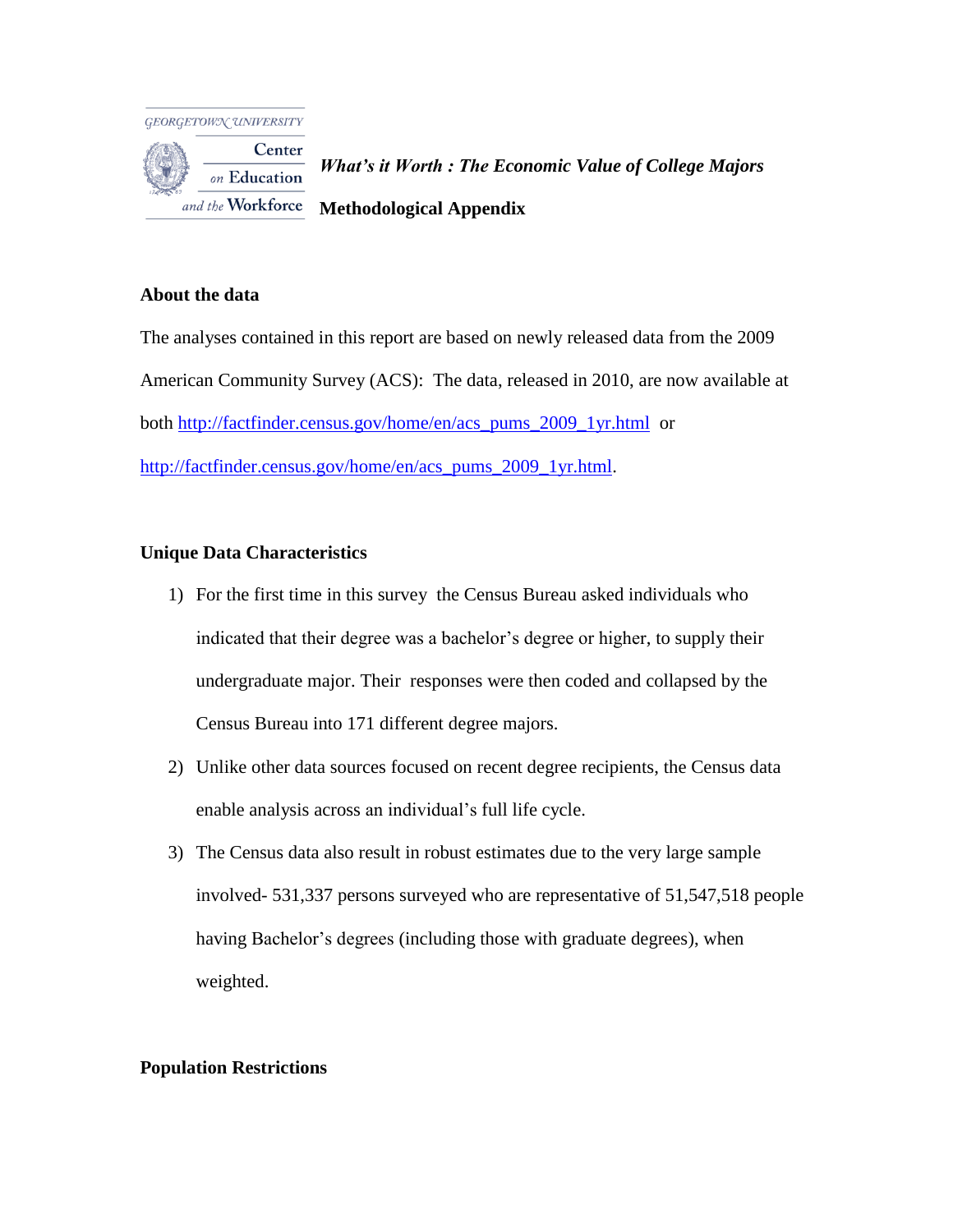For our purposes, the majority of the analyses are based on persons aged 18-64, who are employed full-time, full-year, have positive annual earnings, and who have a Bachelor's degree. These estimates are based on 319,081 responses representing 31,296,319 fulltime full-year workers with Bachelor's degrees (and higher).

#### **Exceptions to the population restrictions**

- 1) Some data represented in the report, namely metrics for labor force participation and unemployment, were calculated using the full universe of Bachelor's degreeholders.
- 2) For the majority of this report we focus solely on persons who have not completed a graduate degree. This is done to eliminate confounding factors in evaluating the value of a Bachelor's degree. However, the data about the likelihood of graduate attendance and the earnings boost from graduate school by major were calculated using all of those aged 18-64, working full-time, full-year with positive annual earnings that have completed a Bachelor's degree or better.

### **Why median?**

The earnings data used are annual earnings and the core metrics to evaluate earnings are medians and variation defined by the earnings level at the  $75<sup>th</sup>$  percentile (high) and the  $25<sup>th</sup>$  percentile (low). We chose to use median earnings combined with variation at the  $25<sup>th</sup>$  and  $75<sup>th</sup>$  percentiles because they give a better sense of the earnings distribution independent of the effect of extreme earnings outliers. Average earnings were used to calculate the earnings boost afforded to people who have obtained a graduate degree.